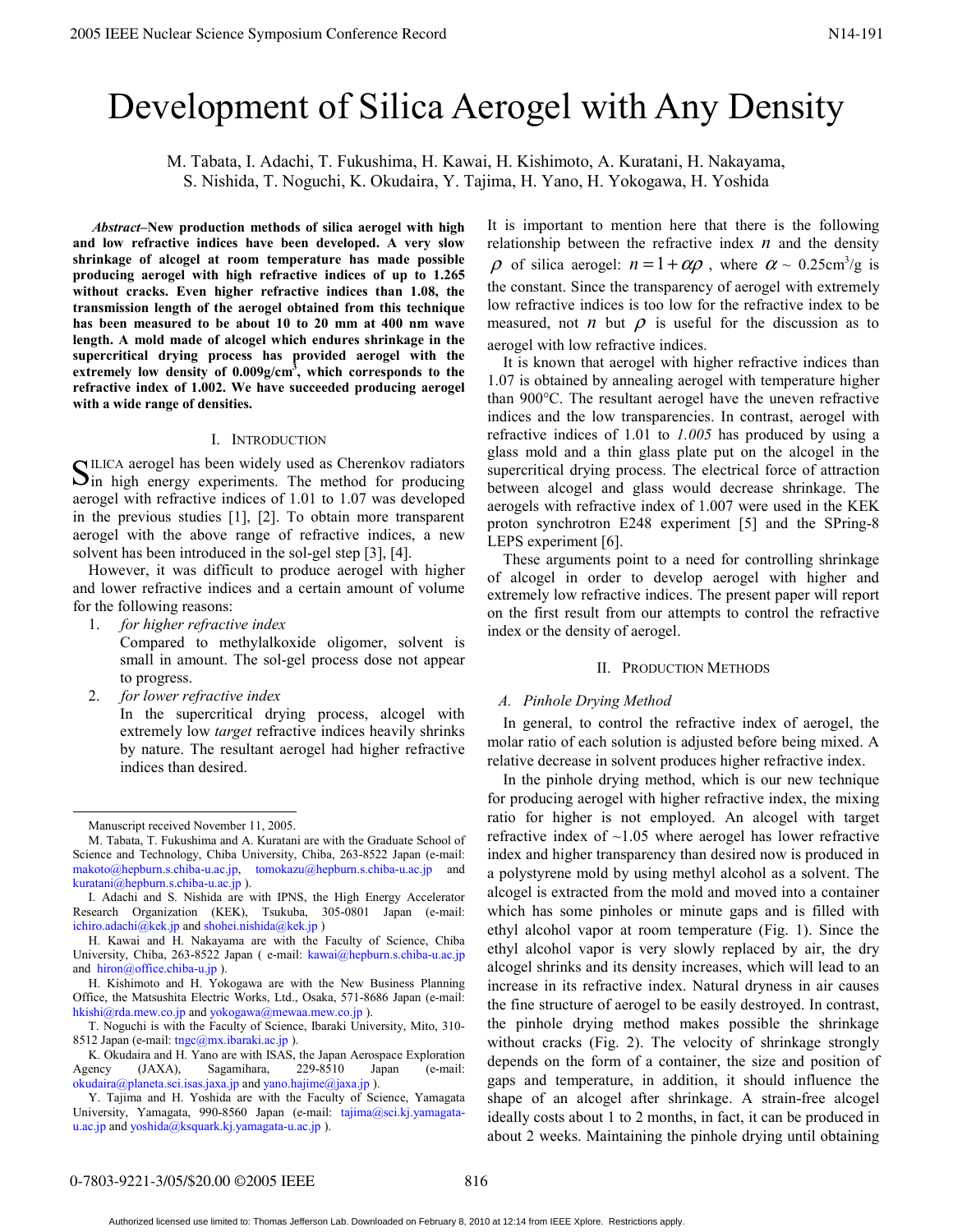the alcogel with desired density produces the aerogel with any refractive index which is higher than initial. After the pinhole drying, the alcogel is sunk in ethyl alcohol and dealt with by the usual means. The shrunk alcogel does not expand again.



Fig. 1. Photograph of alcogel (95mm $\times$ 60mm $\times$ 15mm) before shrinkage.



Fig. 2. Photograph of alcogel without cracks after 3 weeks.

#### *B. Frame Structure Method*

A monolithic aerogel block consisted of multiple layers with different refractive indices has been developed as the radiator of a ring imaging Cherenkov (RICH) counter [3], and it is not broken away after the supercritical drying process. The technique combined with the method of using a glass mold and a thin glass plate can be applied to development of aerogel with extremely low density. An alcogel which does not shrink in the supercritical drying process due to having somewhat higher density (refractive index  $n > 1.01$ ) is formed in a glass mold, and then another alcogel mixed for extremely low density by using ethyl alcohol as solvent is put on the first alcogel. A chemical force of attraction on the boundary between alcogels should almost completely prevent the upper alcogel from horizontal shrinkage.

Moreover, in order to avoid vertical shrinkage, all or except the top sides of the upper alcogel is surrounded by an alcogel with higher density: a frame made of alcogel is used as a mold for aerogel with extremely low density (Fig. 3)



Fig. 3. Photograph of alcogel with the frame structure. Trapped alcogel looks white.

## III. RESULTS

# *A. High Refractive Index*

Aerogels in good condition has produced by using glass cases and stainless-steel sand strainers. The application of the pinhole drying method to aerogels with the initial refractive indices of 1.024 to 1.060 has produced aerogels with refractive indices of 1.034 to 1.265. The measurement of the refractive index was done using the Fraunhofer method with a 405 nm laser. Fig. 4 indicates that shrunk aerogel almost maintain its initial transparency. It is our expectation that aerogel produced in the pinhole drying method should have higher transparency than that produced directly.



Fig. 4. Transmission length at 400 nm wave length as a function of refractive index for pinhole drying method samples. "Reference" is not used the pinhole method. The aerogels produced at the same time as references with the refractive index of  $\sim$ 1.05 obtain refractive indices of 1.10 to 1.265 in the method.

Fig. 5 shows a high refractive index sample produced in the pinhole drying method. Practically, there are some aerogels with crack, but the sample has not any crack.